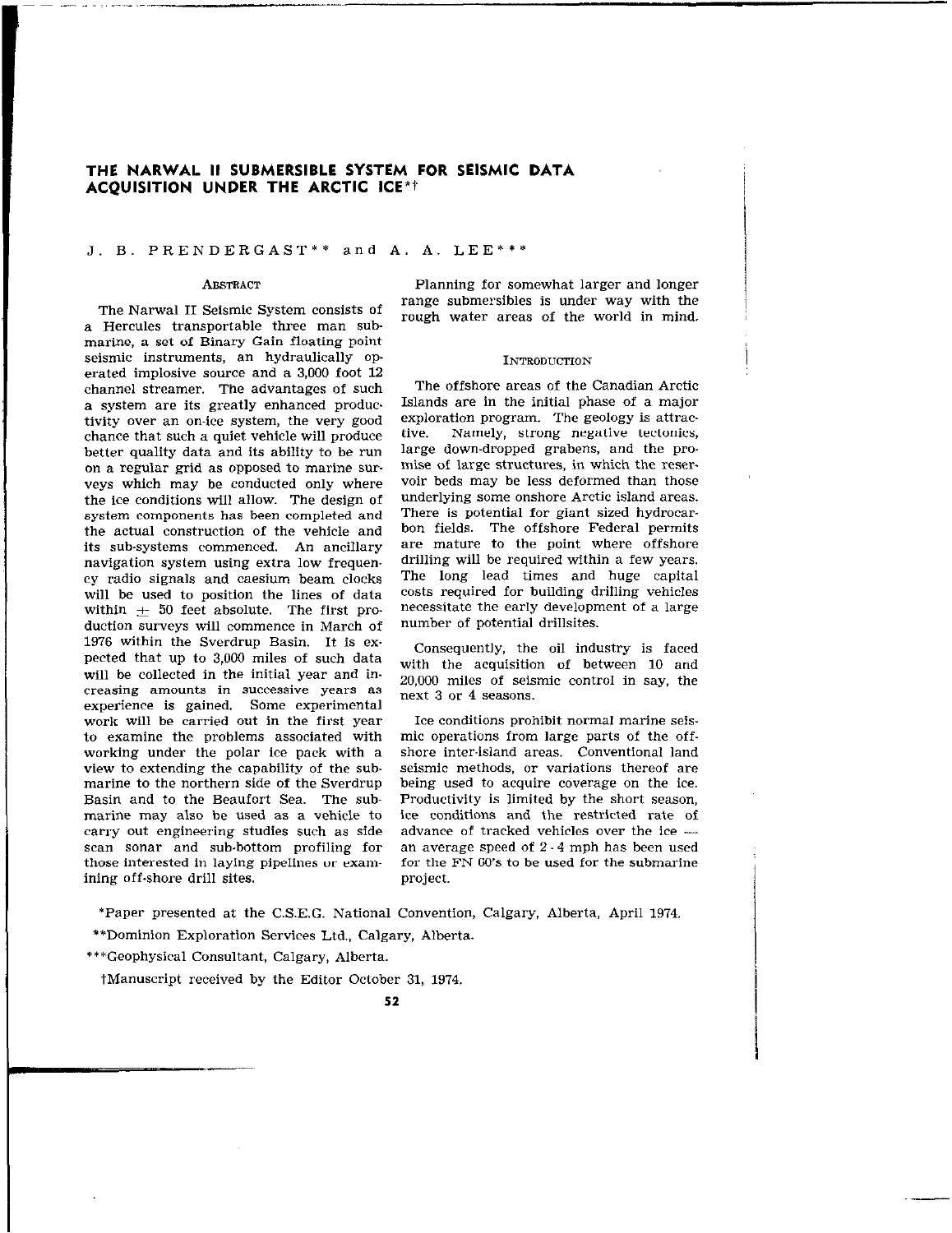# Norwal II 53

ing a submersible seismic system over the struction of Narwal II. This system comcise navigation system, an implosive, no. of the authors of this paper. bubble energy source, modern digital instrumentation and a 12 group  $\frac{1}{2}$  mile streamer.<br>The vehicle has been designed specifically<br>This system is dosigned to provide 1900% for seismic work under the Arctic ice. How-This system is designed to provide  $1200\%$  for seismic work under the Arctic ice. How-<br>productivity CDP coverage under continuous ever, sufficient flexibility has been built in, productivity CDP coverage under continuous tow at  $5.5\frac{1}{2}$  knots. So that upon the completion of a season's

Is, I

5

j;

i i

i,

 $\mathbf{r}$ 

of 80-100 feet below the ice, and in water slight modification. depths of at least 200 feet.

- mobility of the surface support and miles of data per season are expected.
- 2. An extremely low noise level recording system.
- 3. A low energy and downward directive source, well removed from the ice, that should eliminate or at least minimize horizontally propagated ice noise.
- 4. The advantages of massive recording for high fidelity or "bright spot pro. cessing".
- 5. A regular and orderly control grid unaffected by surface ice conditions.

SUBMERSIBLE - NARWAL II

The submersible Narwal II has been designed by and will be built under the supervision of Bill Rand, Technical vice-president of ACCESS. Mr. Rand has 30 years experience as a submariner and was project director of the Gulf Stream Drift Mission, during which the submarine "Ben Franklin" drifted 1,600 miles from West Palm Beach, Florida to Nova Scotia, staying submerged over a 30 day period. The other technical members of the present ACCESS staff were also in-

Arctic Canadian Continental Shelf Explora- valved with the Ben Franklin as submariners tion System or ACCESS have been develop- and design and construction technicians.<br>ing a submersible seismic system over the Energy source construction, subsystems fipast two years. The award of a contract nalization and preparation for sea trials are to ACCESS for seismic data acquisition by being carried out at West Palm Beach.<br>the Polar Continental Shelf Project solidi- Pressure hull and fibre glass fairing conthe Polar Continental Shelf Project solidi-<br>fiest and fibre glass fairing con-<br>fied their intent to proceed with the con-<br>struction will be done at Maple, Ontario. fied their intent to proceed with the con-<br>struction will be done at Maple, Ontario.<br>struction of Narwal II. This system com-<br>Ice surface operation and seismic data acquiprises a quiet, hydrodynamically clean, Her. sition and processing responsibilities are cules transportable, 3 man submarine, a pre Calgary based under the direct supervision

work the submersible can be used for such It is proposed to operate at a depth things as pipeline route studies with only

The Narwal II is shown in Figure 1 in an The advantages of the submersible system artist's conception of it's under the ice re-<br>are:<br> $\frac{1}{2}$  subjection are:<br> $\frac{1}{2}$  and  $\frac{1}{2}$  are: furbishing position. The cylindrical trunk<br>has been lowered down a 42" hole augered 1. The potential productivity of a normal has been lowered down a  $\frac{42}{2}$  hole augered moving authority of a normal through the ice, hydraulically locked at the marine system, limited only by the through the ice, hydraulically locked at the mositioning systems. 3,000 to 6,000 direct connection made thereby to the service<br>positioning systems.  $\frac{3,000}{2}$  direct connection module on the icc surface. The characteristics of the Nanval II are as follows:

| LENGTH                         | 45 feet                      |
|--------------------------------|------------------------------|
| <b>BEAM</b>                    | 8 feet                       |
| <b>DISPLACEMENT</b>            | 57,669 pounds                |
| AIRLIFT WEIGHT                 | 41,429 pounds                |
| <b>SPEED</b>                   | 5.5 knots                    |
| RANGE                          | 111.5 nautical miles         |
| <b>RESERVE</b>                 | 15.0 nautical miles          |
| MAX. OPERATIVE<br><b>DEPTH</b> | $1.000$ feet of<br>sea water |
| <b>ENDURANCE</b>               | 90 man days                  |
| <b>CREW</b>                    | 3 men                        |

It has been designed with a fibreglass propeller to minimize electrical noise. The prop has a large diameter and rotates at 60 rpm with only 15 h.p. applied to it.

#### SAFETY

In general terms the 90 man day life support system provides a large excess safety margin over the time required to resolve any of the foreseeable emergencies.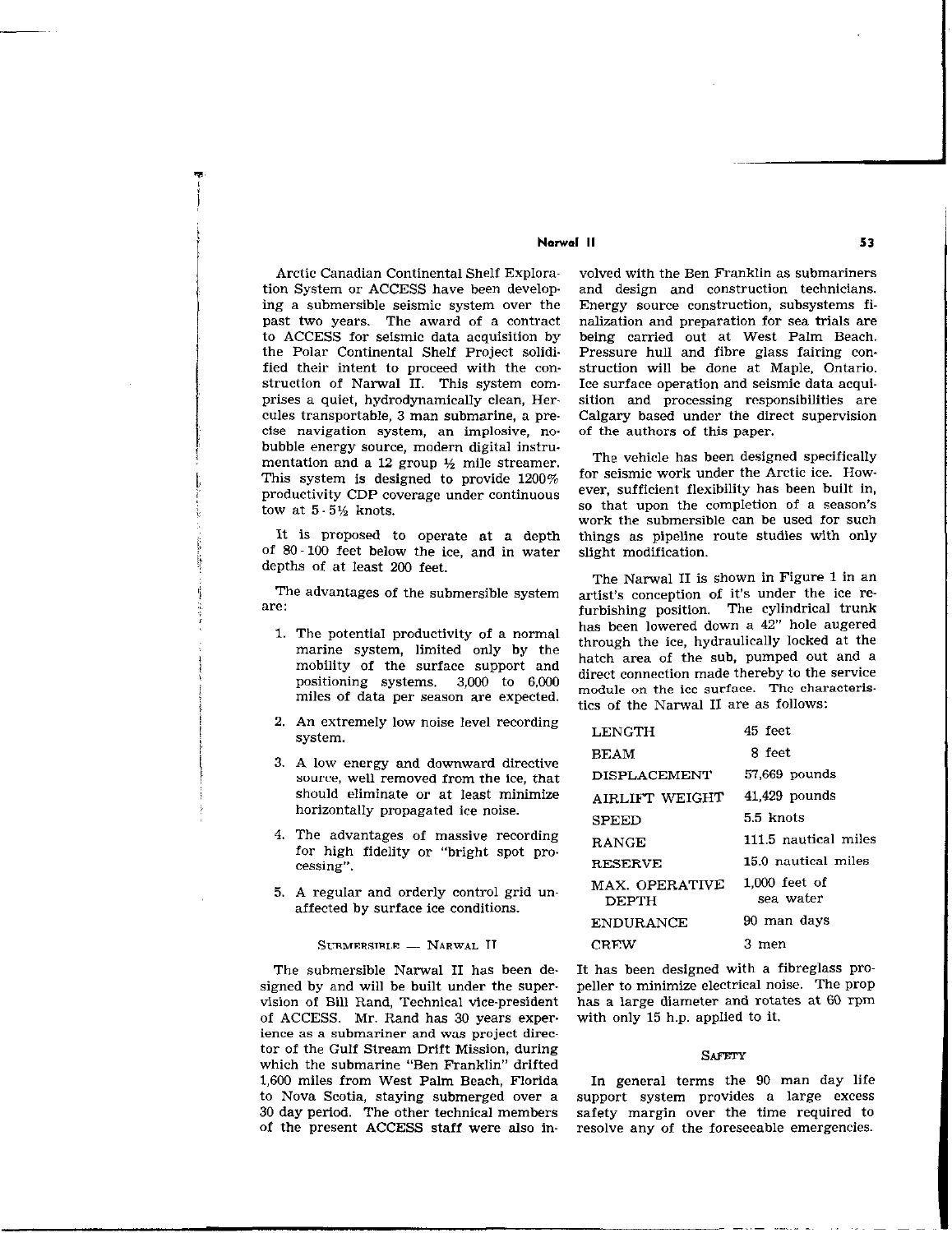

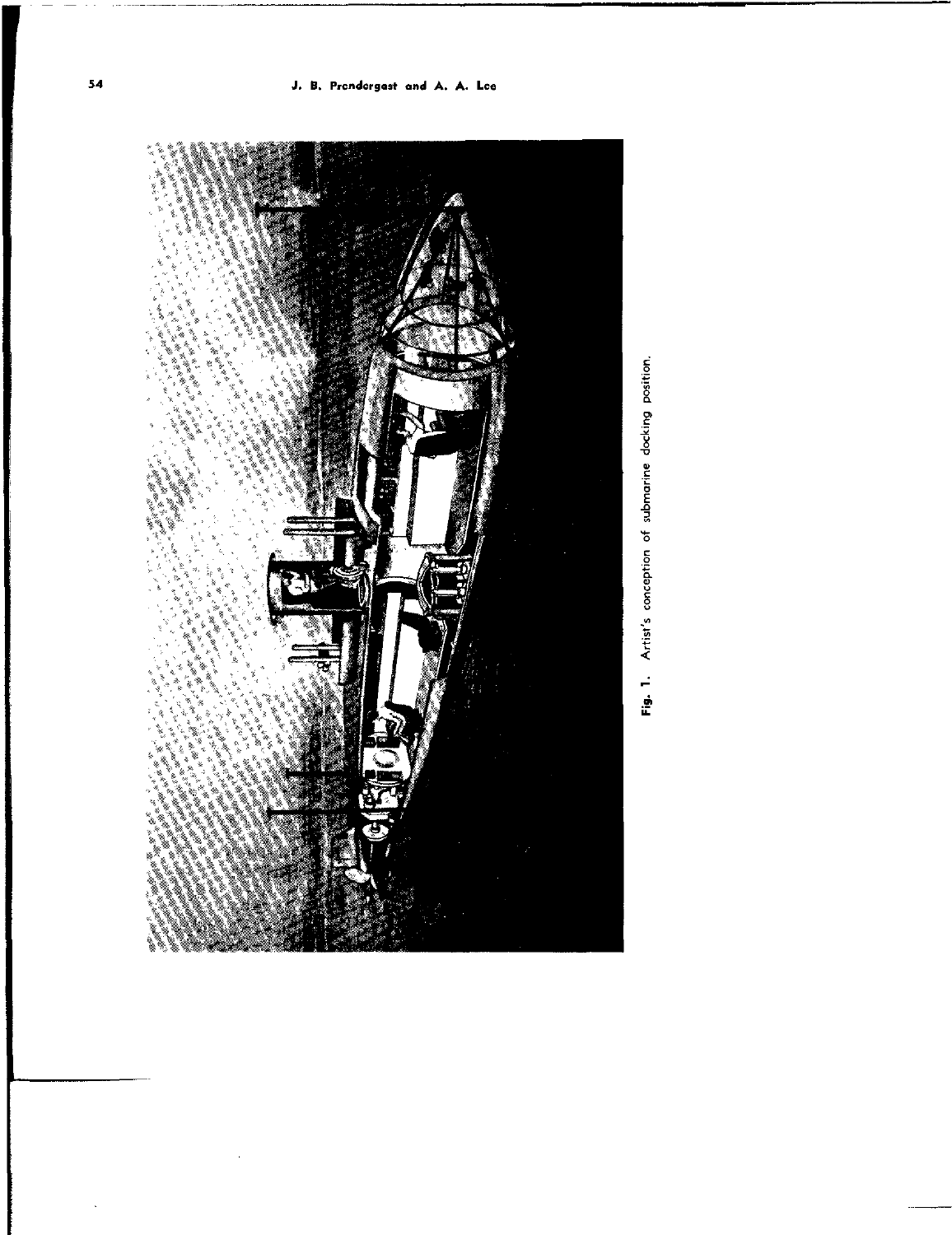# Nowal II 55

In the event of an emergency, the vehicle position is known to within a few hundreds of feet at all times by acoustic pin-pointing of the energy source location. The two surface vehicles are from 0 to 30 miles distant and within 0 to 10 hours from the sub's position at any time during each traverse. A complete heliportable service module system is maintained at the base camp and could go quickly to the area where the sub was stopped, if an emergency developed.

To the surface crew, an emergency situation exists if the seismic source stops firing. This may or may not be true on the submarine itself. For example, any adjustment to the seismic system necessitating shutting the source down would not constitute an emergency. In any event, when the source stops the sub is manoeuvred to rest against the underside of the ice and a surface unit sent to its location. Once the vehicle has arrived within the acoustic fix area, a circle of 2,000 feet diameter, an underwater telephone is lowered through a hole in the ice and voice contact made with the sub crew. The steps required in dealing with the emer. gency are then worked out between the surface and submarine crew.

If the problem is something that can be resolved on board then the surface crew would stand by until this had been achieved. If it is a problem that requires outside assistance then a hole would be augered near the submarine. The sub would be positioned so that the cylinder could lock on to the hatch, either by using its own power or, if necessary, be put into position by a team of divers.

The main hazards to be anticipated are fire on board, flooding or hull rupture.

FIRE: The sub is equipped with an auxiliary bib oxygen system which the crew would immediately put on as soon as the warning system indicated fire. The main oxygen supply is cut off to starve the fire and standard fire fighting procedures can then be used.

FLOODING: The hull is sealed completely except for the shaft area and although there is an inflatable collar on the inside of the shaft entry to the hull, leakage might still develop. There are salt water warning sys-

tems in the bilges and a hatch by which the after section of the sub can be inspected. Should flooding develop the submarine is brought up to the bottom of the ice by blowing tanks or if necessary dropping shot ballast. The crew will pressurize the after compartment to equalize with sea water pressure at that level and effect repairs.

HULL RUPTURE: The most serious of submersible accidents are related to hull rupture due to exceeding their rated depths.

The Narwal will be operating approximately 100 feet below sea level, some 900 feet above its rated depth and there is no particular reason to expect any situations to arise where hull rupture is imminent. Despite this very remote possibility, should the sub start down, there are some 5,000 Ibs. of shot ballast built into the keel section of the submarine which can be released by the pull of a lever at the pilot's station. Sufficient compressed air is available to blow all ballast tanks at the maximum rated depths. With an additional 5,000 lbs. buoyancy a sub of this size will rise immediately to the under side of the ice.

If all attempts to resolve submarine problems fail and it becomes necessary for the crew to abandon, then the central section has been designed so it can be pressurized as a lock out chamber and the energy source removed from the hull; the crew can then don scuba gear and exit the hull through this port.

# O.M.I. ARCTIC NAVIGATION SYSTEM

The primary difficulties encountered in precise navigation of a submerged submarine are the restraints imposed by the sea water column on electromagnetic signal propagations. Because of the high levels of attenue tion, only the very low frequencies can be used. Frequencies on the order of S-10 KHz in standard sea water are attenuated about ldb per foot. In air they are attenuated about 4db in 620 miles i.e. per 1000 KM. With the transmitter not too distant an 86db sys. tern would permit the submarine to operate in excess of 50 feet in standard sea water. Two additional considerations contribute to the possibility of operating to depths of 100 feet. Firstly, the sea water under the ice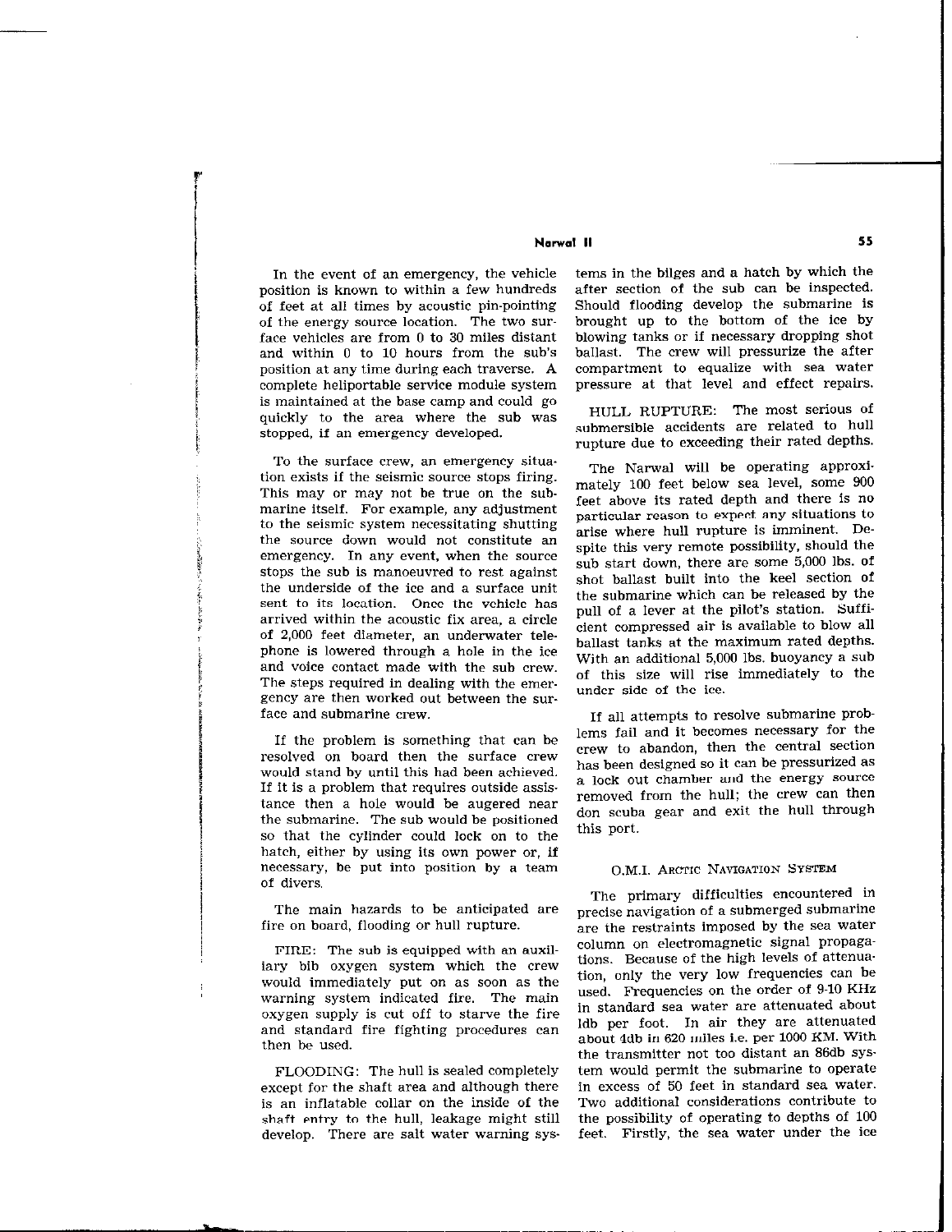to a depth of 150 feet is not standard but considerably less saline, resulting in less attenuation, and secondly, with the very high stability of both the transmitters and the receivers because they are each locked to atomic standards, a very narrow bandwidth, such as 10 Hertz, can be used and receiving system gains in excess of 120db can be realized.

A second restraint imposed by the sea water column is that of the difference in propagation velocity and therefore wavelength of the inwater signal from that in air. This puts a requirement on the navigation system of correcting out the propaga. tion changes in the vertical sea water column above the antenna with each computation of position. In the Arctic System described herein, it is proposed to utilize an upward looking high resolution sonar to continuously monitor the sea column length and provide the system with a suitable correction factor for use not only by the real time displays, but also in the data processing system.

The navigation system is a time based system using rated caesium beam atomic clack standards. A time differential tech. nique using the low frequency transmitting stations, such as Omega, is employed for gross positioning. At a master stationary position on the ice a minimum of two different low frequency transmitters are monitored. As long as these transmitting stations are atomic clock controlled then variations in times of reception of the signals from these stations will be due to variations in the propagation paths of the trans. mitted signal for whatever reasons. Since it can be safely assumed that within the modest distances of approximately 50 miles to the other receiving points then the same propagation path errors will be common to propagation path errors will be common to<br>all the local caesium clock controlled receiv-<br>is initially positioned at the open end of the ers. The time differences of the same event<br>housing. A partial vacuum is created inside being received by the slave stations in relation to the master station therefore repre. sent ranges when converted to distance place against the external hydrostatic presusing the speed of light. Using  $\frac{4}{1}$  such such sure. At the firing instant the clamp is master and slave units set outside a 40 mile by 40 mile area, then the control for the area<br>within is established. The vehicular atomic within is established. The vehicular atomic and the piston accelerates inward, its vel-<br>clock receivers are rubidium frequency ocity increases and the internal pressure clock receivers are rubidium frequency ocity increases and the internal pressure<br>standard with a short term stability and rapidly-increases as the gas-inside the-cylin.

caesium clock receivers which have long term stability and greater size. Because of the short term characteristic of the rubidium clocks they must be up-dated against one of the caesium clocks periodically. A 5th such clock will be installed in the helicopter used to transport the crew back and forth between the submarine and the base camp or the service equipment in the case of an emergency or a long tracked vehicle move. Since the helicopter will be at the exit or entry point of the submarine at each crew change, that is, within a 12 hour period, then the submarine clock can be rerated at this time along with the rubidium clocks in the tracked vehicles. The travelling master clock will also be used to tie the positioning system on the surface of the ice to absolute geodetic points at the nearest land fall.

On board the submarine and other moving vehicles, the same far distant, low frequency signals will be received and corrected in the same fashion as those on the surface of the ice at the master stations. The crew will have available to them a plot of their progress made along track and their position left or right of track. The sensitivity of the navigation system is one nano-second or .9 feet, however propagation path unknowns will increase this noise envelope to  $\pm$  3 feet over the surface of the ice and probably  $\pm$  50 feet under the surface of the ice.

### SEISMIC EXEROY SOURCE

The Seismovac Monopulse pneumatic rebound Seismic Source has been described by Goldberg (1972). Figure 2 is a diagram from this paper.

The principle of operation is as follows:

the cylinder, and a clamp holds the piston in<br>place against the external hydrostatic prescrates the piston inward.

standard with a short term stability and rapidly increases as the gas inside the cylin-<br>lesser expense and size as compared to the der is compressed. At some point this comder is compressed. At some point this com-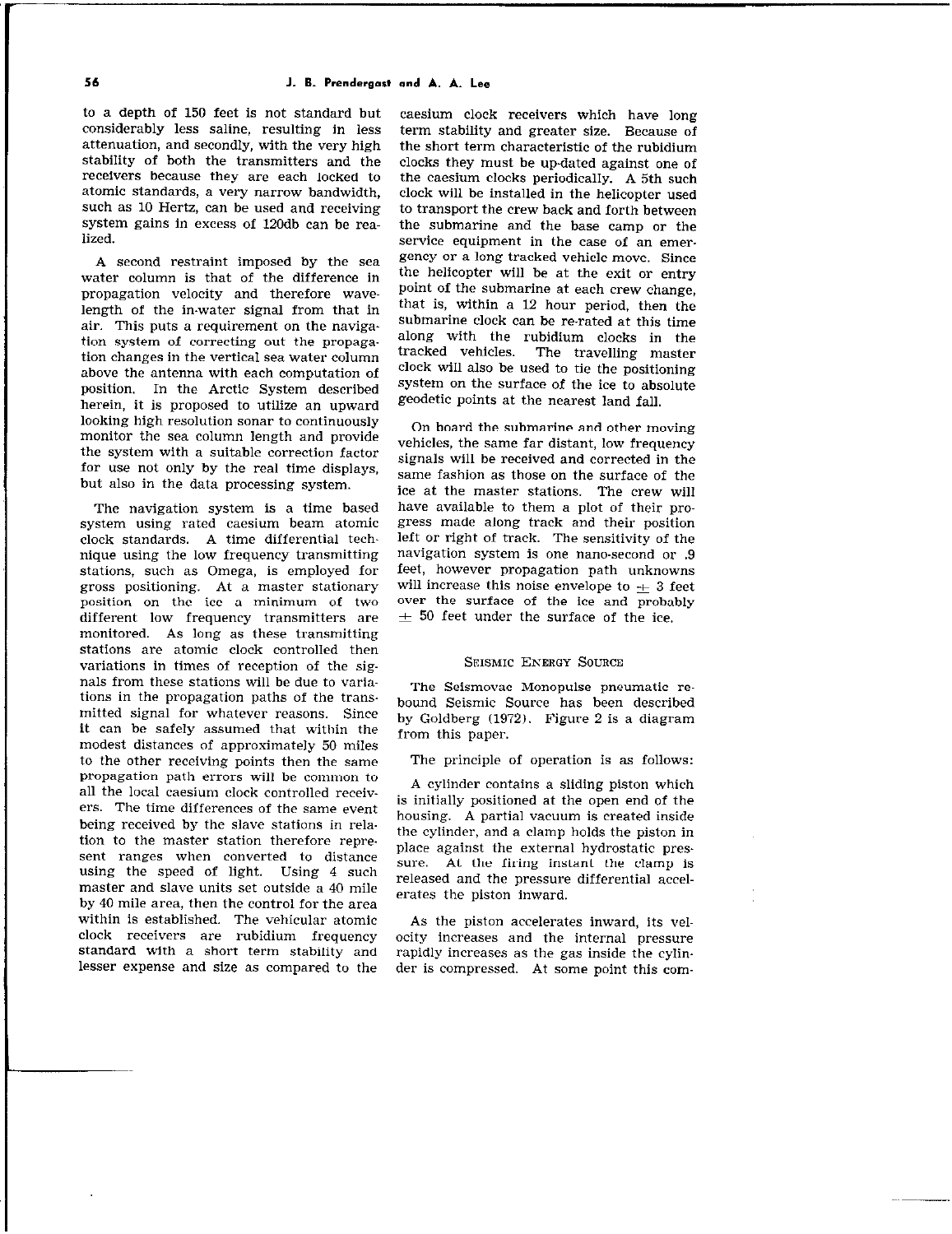

Fig. 2. Seismovac Monopulse source (Goldberg, 1972).

pression causes the internal pressure to equal the external pressure, and the piston velocity is at a maximum. Due to inertia the piston compresses the gas to well over the external pressure, and generates a posi. tive pulse of acoustic pressure many times greater than the initial negative wave. The large internal pressure causes the piston to rebound as if driven by a spring. A second downstroke is prevented by restraining the motion of the piston. The signature of the signal is considered to be stable, and is relatively free of following pulses. The fre. quency spectrum is all in the useful seismic range, between 10 and 100 Hz. The output and frequency content can be varied by changing the initial pressure differential. A sample section from the Gulf of Mexico is shown on Figure 3.

These data were obtained with one 24" Source at a depth of 15 ft. There is usable information to below 2.0 seconds.

The source to be mounted in the sub. marine will be 36" in diameter, and the increased operating depth to 100 ft with the resultant larger pressure differentials, should result in an effective seismic source.

The firing cycle is 12 seconds which will allow 1200% coverage at 5 knots.

#### SEISMIC INSTRUMENTATION

A set of DFS V digital floating point binary gain instruments will be mounted on

the rear bulkhead of the cabin. This set is essentially a miniaturized version of the DFS IV's, with the important advantages of less bulk and weight. and lower power requirements. Twin tape decks will ensure continuous data acquisition. A flatbed single channel sequential recorder will complete the onboard instrumentation. The system has been ordered for delivery to coincide with the sea trials to commence in the fall or early winter of 1975.

57

# THE SEISMIC STREAMER

- The streamer comprises:
- five 50 metre isolation sections
- twelve 50 metre live sections with acceleration cancelling hydrophones.
- Depth recording and waterbreak sections.

This will give a maximum source-detector distance of  $\frac{1}{2}$  mile. The streamer has an O.D. of 1.1" and is connected to the sub. marine through the propeller drive shaft via a specially designed plug equipped with an hydraulic jettisoning device in case of an emergency.

The streamer will be initially balanced with slight positive buoyancy so that when the sub is at rest the streamer will rise to the bottom of the ice. It is not envisioned that it will be touched during the survey except to replace dead sections. This will be done by removing the complete streamer,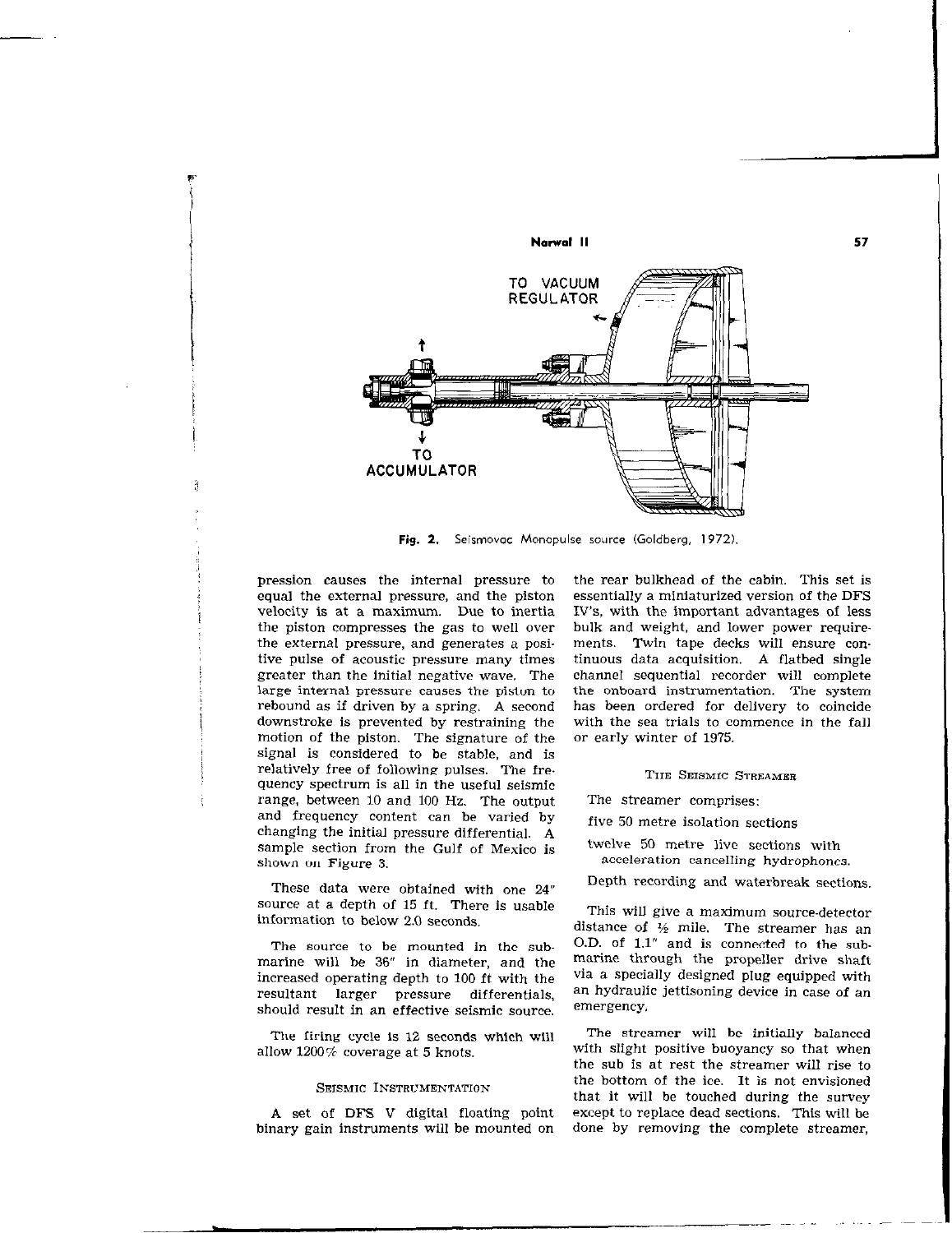

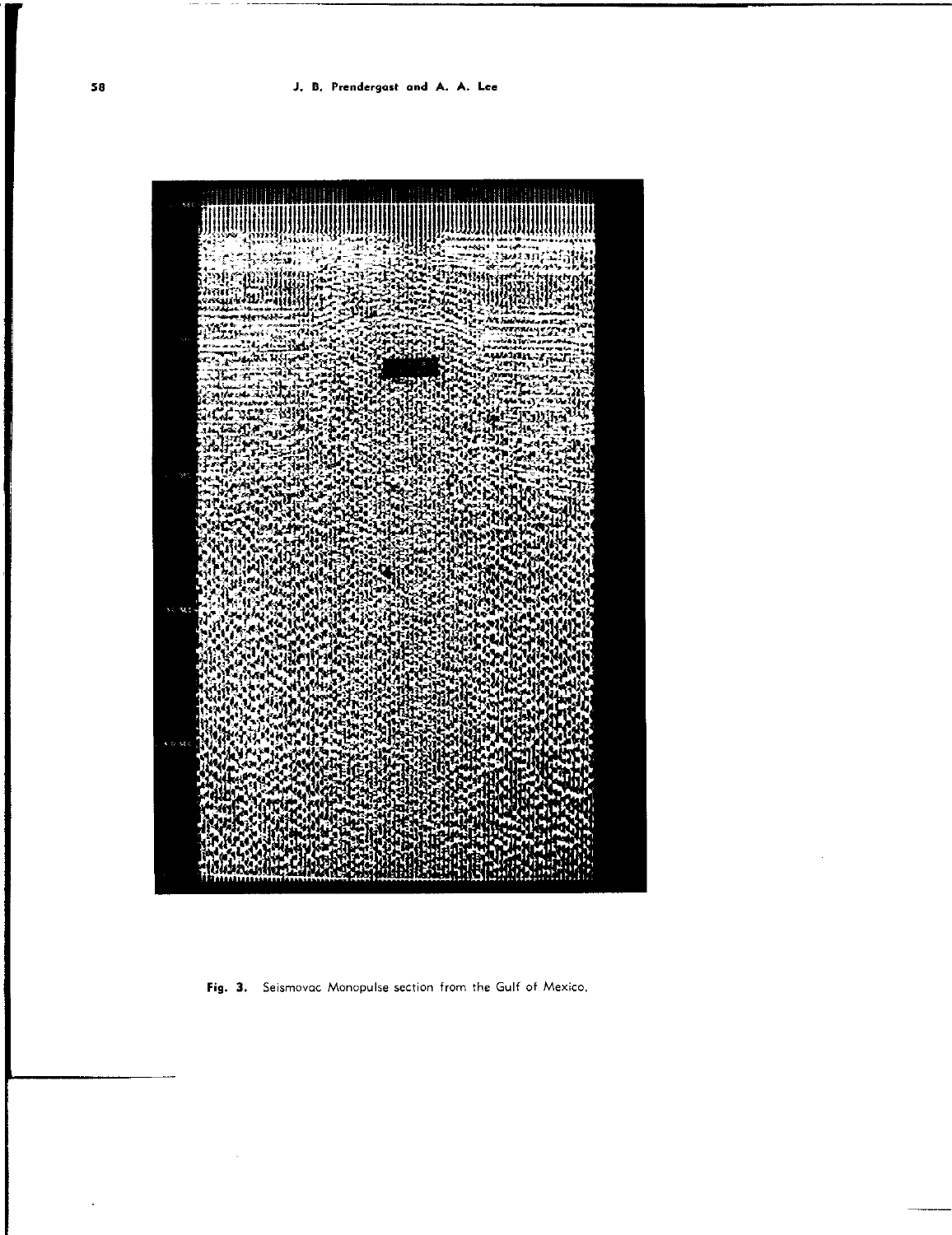## Norwal II 59

replacing it with the spare and repairing the viously cut in the ice. The batteries will be faulty streamer at camp.

 $\frac{1}{2}$ 

# SURFACE SUPPORT SYSTEM METHOD OF OPERATION

There are three surface support service The normal cycle for the submarine will modules that are fully transportable by be 9 hours of traversing, one hour of crew either helicopter or tracked vehicle. One of the service modules in the field and the spare in camp have large diesel generators to be used for recharging the batteries at the end of each work cycle, otherwise the systems are identical. They are complete with the ice augers, a means of putting the cylinder through the ice and latching onto the submarine, mooring devices, underwater communication equipment and divers. The spare system remains at base camp except for emergencies, breakdown of one of the field modules or where a helicopter move is dictated by the grid pattern.

### 1975 PREPARATION

A pneumatic rebound source will be taken to the Arctic in 1975 for simulation tests, with both source and hydrophones at operational depths under the ice. Water current measurements, tests of navigation and positioning equipment will also be carried out.

The construction of the submarine is slated to begin in early 1975. The submersible will be trucked from its place of construction at Dominion Welding & Engineering, Maple, Ontario to West Palm Beach, Florida, some time in the early fall of 1975.

The sea trials and crew training will commence immediately after the subsystems have been installed with a view to under. taking actual seismic system tests in NO. vember or December of 1975. Arrangements have been made to reoccupy some marine seismic lines in northern offshore Florida. At that point in time a direct comparison of data quality will be available. Following this stage it is planned that the submarine and supporting personnel will move to the Western end of Great Slave Lake to finalize the under ice operations. Production surveying is expected to begin about April 1st. 1976. The submarine will be transported to a prepared air strip and camp at the location of survey commencement. It will then be lowered into the water through a hole pre.

installed and the survey commenced.

be 9 hours of traversing, one hour of crew change, another 9 hours of traversing and 12 hours of battery charge. During this 31 hour cycle some 100 statute miles of seismic data will be acquired.

The basic and most efficient survey tra. verse for the submarine is 40 miles along dip and 10 miles along strike as indicated in Figure 4. This can of course be modified to a  $45 \times 5$ , a 35 x 15 or any similar variation as required. The suggestion of a basic 5 x 8 mile survey grid has come up and obviously this fits very well with the 40 x 10 mile traverse.

With the submarine moored to the surface module through the cylindrical trunk, the batteries are charged, the crew changed and tapes, supplies, scrubbers etc. replenished. Meanwhile the second service module is positioned at the exit point, a 42" hole is augered through the ice and the acoustic and underwater telephone systems are emplaced. The sub then commences its traverse and the entry point module remains on location until it is obvious that the submarine is within the reach of the exit point station. The entry point service module then moves to its next location and prepares to receive the submarine back from the previous exit point.

The submarine in Figure I is shown moored under the surface of the ice. The system of mooring is as follows; when the sub gets within underwater telephone range of the exit hole it is instructed to position itself immediately down current from the exit hole. A small hole is augered, a precise distance up current from the exit hole and a mast lowered. The submarine pilot opens the clam shell at the forward end and the hatch on the top side which puts the ice snubbers in place and exposes the midship transverse thruster. By opening the forward clam, the fore and aft, vertical and lateral thrusters at the bow are exposed as well as an arm with a clamp attached. The operator also has lights forward to illumi.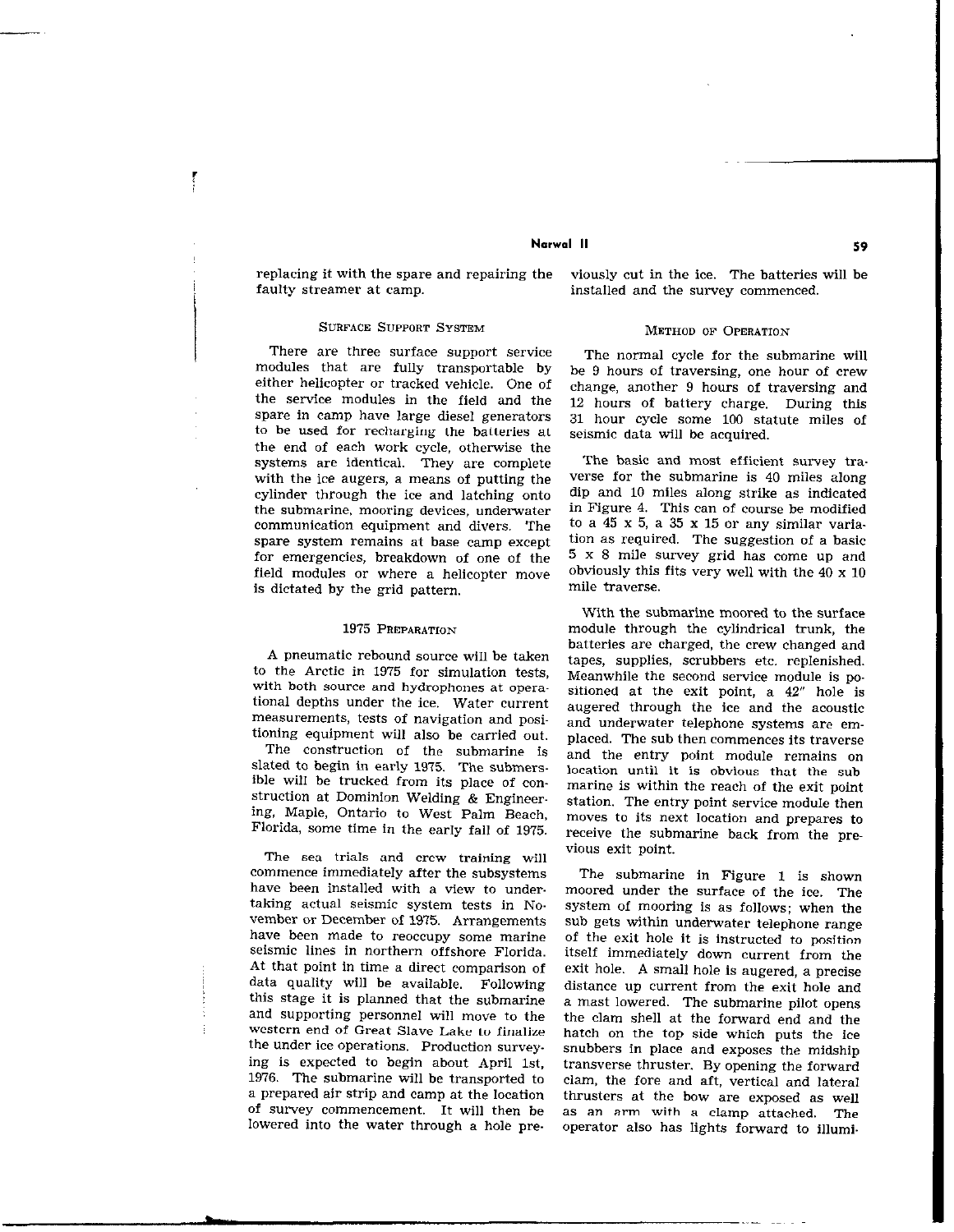

Fig. 4. Basic survey traverse plan.

nate the last part of his docking procedure. The submarine then proceeds up current on its thusters until the mast is grabbed and then the midships transverse thruster is used to slowly position the boat with its hatch precisely under the cylinder that has been lowered from above the ice. Once the hydraulic seal has been made, the water is pumped from the cylinder and access to the submarine achieved. The two other masts aft are to hold the submarine so that no torque is applied to the cylinder. The re. placement of people, supplies and recharging of the batteries is straight forward from this point.

#### **CONCLUSIONS**

The system described is expected to produce seismic data of at least comparable quality to that achieved by conventional means.

It has however, two big advantages:

- 1) High productivity
- 2) A regular control grid

In the first operational season sorties will be made under the ice pack in the northern

part of the Sverdrup Basin to determine some of the difficulties that may be expec ted in this type of work. There is no reason to believe that the submarine could not be used to achieve a radial, flower petal type pattern from a series of locations on the Arctic pack. It may he possible to modify the present approach by using helicopters so that a rectangular grid could be obtained. The ramifications of success in this direction are obvious, it opens up not only the northern part of the Sverdrup Basin but also the Beaufort Sea and such other prospective areas for hydrocarbons as offshore Alaska. In addition to its under ice capabilities it may he that with present power developments such as fuel cells or small nuclear engines that the time endurance of Nawal can be increased sufficiently to make it competitive for surveying in the rough water areas of the world such as the North Sea and the North Atlantic.

In summary it is an exciting project with a very interesting future not only insofar as seismic surveying is concerned but also with regard to engineering studies as they may be related to pipeline routes or rig locations.